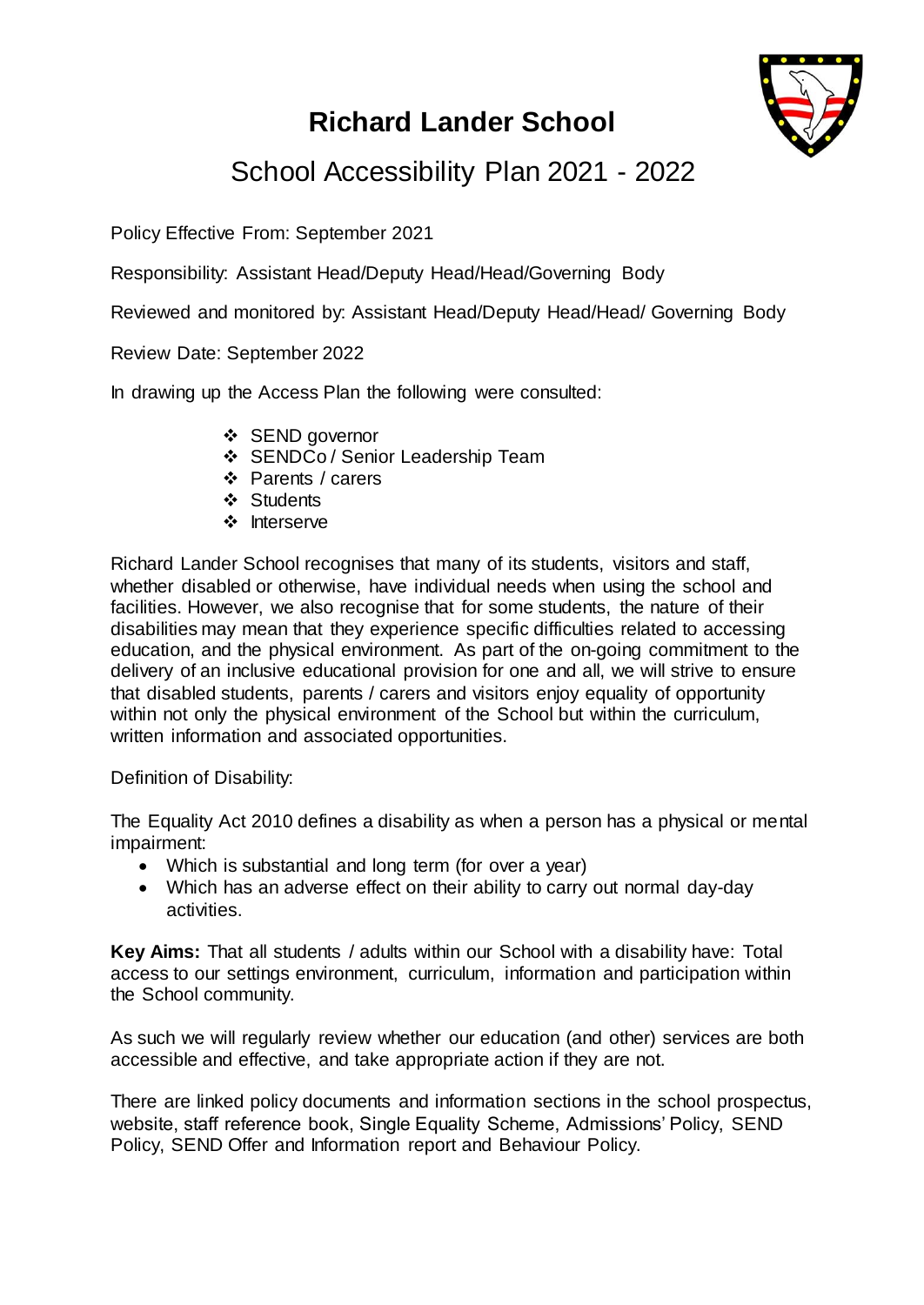#### **Principles:**

Compliance with the Equality Act 2010 is consistent with our settings aims, Admissions policy and SEND policy and SEND offer and information report.

Our staff recognise their duty under the equality Act:

- Not to discriminate against disabled students in their admissions and exclusions and provision of education and associated services.
- Not to treat disabled students less favourably
- To take reasonable steps to avoid putting disabled pupils at substantial disadvantage.
- To publish this accessibility plan.

In performing their duties governors have regard to the Equality act 2010 and therefore our setting:

- Recognises and values the young person's knowledge / parent's knowledge of their child's disability.
- Recognised the effect their disability has on their ability to carry out activities.
- Respects parents / carers and the child's right to confidentiality.

This setting provides all students with a broad and balanced curriculum that is differentiated, personalised and age appropriate.

#### **Access to the Physical environment / ensuring inclusion to the School Community.**

| <b>Statement</b>              | <b>Evidence</b>                    | <b>Action Required</b> |
|-------------------------------|------------------------------------|------------------------|
| The layout of areas allows    | No access restrictions. All levels |                        |
| access for all students,      | and areas freely accessible.       |                        |
| such as:                      |                                    |                        |
| Academic areas: eg,           |                                    |                        |
| classrooms, hall, library     |                                    |                        |
| Sporting Areas: eg, gym,      |                                    |                        |
| outdoor sporting facilities   |                                    |                        |
| Social areas: eg, dining      |                                    |                        |
| hall, reception, community    |                                    |                        |
| lounge                        |                                    |                        |
| <b>Outside areas: eg,</b>     |                                    |                        |
| playground                    |                                    |                        |
| Students who use              | All entrances have wheelchair      |                        |
| wheelchairs can move          | access and all levels of the       |                        |
| freely around school.         | school (via lifts) are accessible. |                        |
| There are no barriers to      |                                    |                        |
| access caused by              |                                    |                        |
| doorways, stairs and steps    |                                    |                        |
| <b>Toilet facilities have</b> | Tracking and mobile hoist          |                        |
| sufficient room to            | installed within the ARB           |                        |
| accommodate a hoist and       | provision. This provision          |                        |
| changing bed if needed. A     | includes a Specialist shower       |                        |
| specialist shower is          | also.                              |                        |
| available and accessible in   |                                    |                        |
| the ARB                       | Accessible toilets in the          |                        |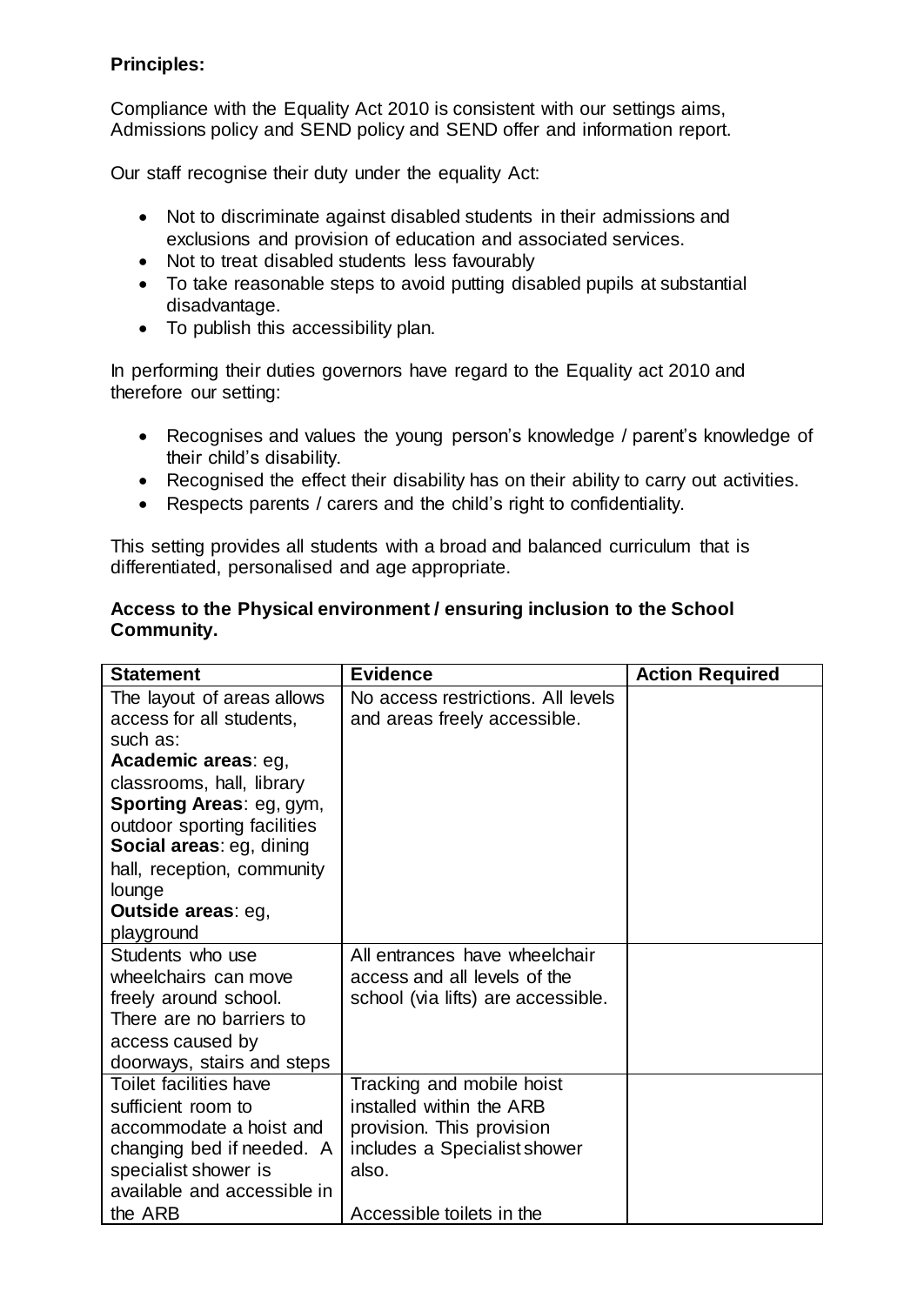|                                                                                                                                                                            | mainstream are large enough to<br>accommodate track and hoist<br>equipment if required.                                                                                                                                                                                                      |  |
|----------------------------------------------------------------------------------------------------------------------------------------------------------------------------|----------------------------------------------------------------------------------------------------------------------------------------------------------------------------------------------------------------------------------------------------------------------------------------------|--|
| Pathways around school<br>are safe and well signed.<br>Parking arrangements are<br>logical and safe                                                                        | Signs are logical, clear and<br>directional. Parking is clearly<br>defined.                                                                                                                                                                                                                  |  |
| Emergency and<br>evacuation systems<br><b>INFORM ALL students.</b><br>Alarms are visual<br>(flashing) as well as<br>auditory                                               | Red flashing beacons in toilet<br>and other areas - loud auditory<br>signals across the school.                                                                                                                                                                                              |  |
| Tactile signs, including lifts<br>with tactile buttons help<br>disabled learners to use<br>the building.                                                                   | Lifts have tactile buttons.<br>The rest of the building<br>conforms to the necessary<br>standards.                                                                                                                                                                                           |  |
| Signs are uncomplicated,<br>and unambiguous. School<br>décor provides appropriate<br>contrast and harmony for<br>students with visual<br>impairment, autism or<br>epilepsy | Neutral colour decoration as<br>defined in the planning stage.<br>Simple directional signage.<br>The ARB provision has visually<br>impairment friendly colour<br>contrasts within the student<br>toilets for differentiation<br>purposes.                                                    |  |
|                                                                                                                                                                            | School site refurbished with VI<br>signage and markings annually /<br>as appropriate.                                                                                                                                                                                                        |  |
| All areas are well lit                                                                                                                                                     | Excellent lighting throughout the<br>school.                                                                                                                                                                                                                                                 |  |
| Steps are taken to reduce<br>background noise for<br>hearing impaired pupils by<br>considering a room's<br>acoustics, noisy<br>equipment etc                               | Room fabric minimises<br>background noise.<br>The school also works closely<br>with the Hearing Support<br>Service to support HI students<br>on an individual basis.                                                                                                                         |  |
| Furniture and equipment<br>selected, adjusted and<br>located appropriately, eg,<br>height adjustable tables<br>are available, low level<br>sinks and cookers/hobs<br>etc   | Adjustable and low level<br>furniture is available within the<br>school. Specialist DT rooms<br>have low level facilities and<br>specialist adapted equipment<br>e.g. suction cooking bowls.<br>School works closely with<br>external agencies and health<br>partners and the equipment loan |  |
|                                                                                                                                                                            | store.                                                                                                                                                                                                                                                                                       |  |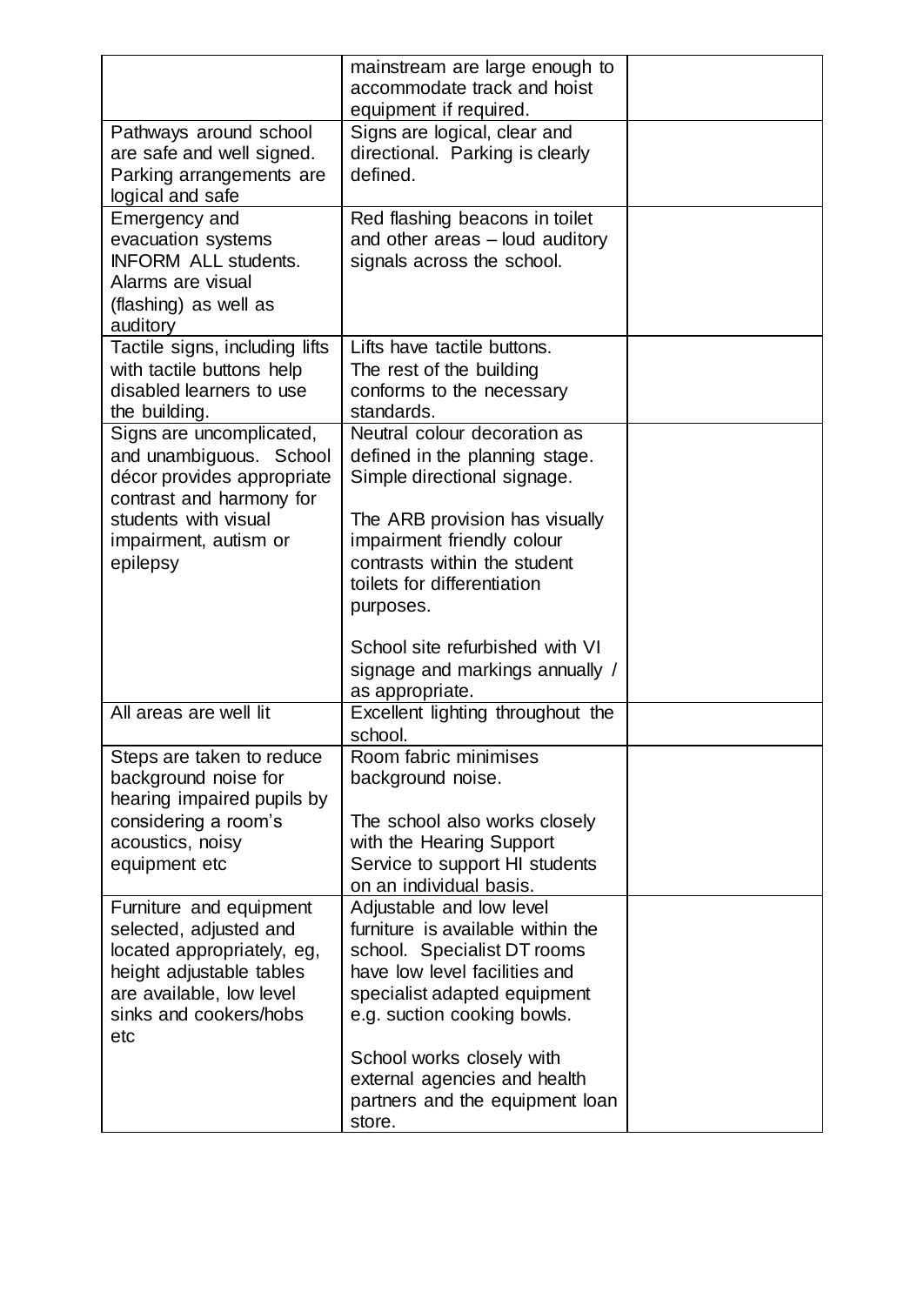| <b>Statement</b>                                                                                                                                                                                           | <b>Evidence</b>                                                                                                                                                                                                                               | <b>Action Required</b>                                                                                                                                                                                                                                                                                                                                                                                                                                                                                                                                                                                        |
|------------------------------------------------------------------------------------------------------------------------------------------------------------------------------------------------------------|-----------------------------------------------------------------------------------------------------------------------------------------------------------------------------------------------------------------------------------------------|---------------------------------------------------------------------------------------------------------------------------------------------------------------------------------------------------------------------------------------------------------------------------------------------------------------------------------------------------------------------------------------------------------------------------------------------------------------------------------------------------------------------------------------------------------------------------------------------------------------|
| All teachers and TAs have<br>the necessary training to<br>teach and support<br>students with a range of<br>disabilities.                                                                                   | School INSET records.                                                                                                                                                                                                                         | Continue to ensure the<br>rolling programme of<br>specific training takes<br>place each year to support<br>staff and students as<br>required.<br>Training taken place so far<br>includes:<br><b>Epilepsy</b><br>$\bullet$<br>Awareness and<br>medication<br>administration.<br>Exam Access<br>Arrangement<br>testing<br><b>Team Teach</b><br>Intensive Interaction<br>The 'Teeach'<br>approach<br>Manual handling,<br>personal care and<br>infection control.<br>Awareness sessions on<br>Autism<br>$\bullet$<br><b>Dyslexia</b><br><b>Differentiation</b><br>Attachment<br><b>Pupil Premium</b><br>$\bullet$ |
| Classrooms are optimally<br>organised for disabled<br>students.                                                                                                                                            | Classrooms are arranged<br>so that all students can<br>access their curriculum<br>provision.<br><b>EHCP Annual Reviews</b><br>and TAC meetings also<br>address this as do<br>Individual Learning<br>Passports.                                | Continue to respond to<br>monitoring and evaluation<br>processes including SEND<br>reviews and other<br>meetings, and ensure that<br>individual needs are<br>regularly highlighted and<br>met.                                                                                                                                                                                                                                                                                                                                                                                                                |
| Lessons provide<br>opportunities for all<br>students to achieve i.e. are<br>differentiated and include<br>work to be done by<br>individuals, pairs, small<br>groups and the whole<br>class as appropriate. | Monitoring Calendar,<br>Learning walks, Lesson<br>observations.<br>Teaching & Learning<br>Group<br><b>Department Reviews</b><br><b>Book reviews</b><br><b>Student Voice</b><br>Performance management<br>process<br><b>Moderation process</b> | Continue whole school<br>monitoring and evaluation<br>process.<br>Maintain effective<br>Teaching & learning with<br>continual monitoring of<br>effectiveness.                                                                                                                                                                                                                                                                                                                                                                                                                                                 |

#### **Access to the Curriculum**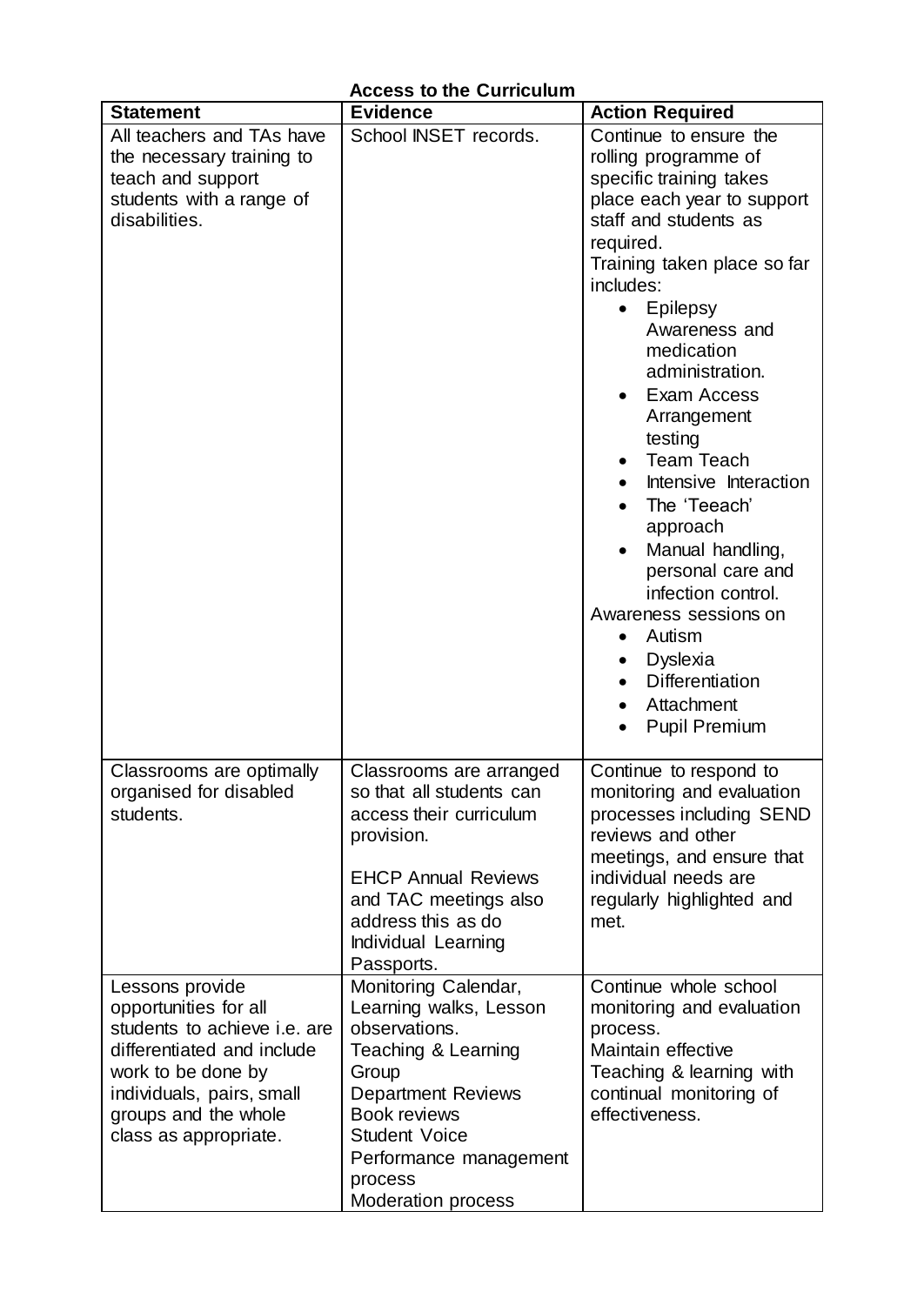| All students are<br>encouraged to take part in<br>the creative arts and<br>physical activities                                                                                                                              | Curriculum model and<br>tracking of timetable and<br>provision map for<br>individual students.<br>Disabled and / or ARB<br>students access a full and<br>varied curriculum as per<br>mainstream students albeit<br>in smaller discreet and<br>more appropriate to need<br>groupings.<br>Use of HRF room.<br>Extra-curricular clubs and<br>activities. |                                                                                                                                         |
|-----------------------------------------------------------------------------------------------------------------------------------------------------------------------------------------------------------------------------|-------------------------------------------------------------------------------------------------------------------------------------------------------------------------------------------------------------------------------------------------------------------------------------------------------------------------------------------------------|-----------------------------------------------------------------------------------------------------------------------------------------|
| Staff recognise and plan<br>for the additional time and<br>effort needed by some<br>disabled students, eg, lip<br>reading by hearing<br>impaired students, slow<br>writing speed for students<br>with dyslexia for example. | Every teacher is a teacher<br>of SEND school ethos.<br><b>Individual Access</b><br>Arrangements, TA support<br>LRSC / ARB Provision,<br>Inclusion, Dyslexia<br><b>Friendly School status and</b><br>specific / relevant staff<br>training.                                                                                                            | Annual reinforcement of<br>good practice.<br>Continued staff<br>development and training<br>opportunities are arranged<br>by the SENDCo |
| Disabled students who<br>cannot participate in<br>particular activities are<br>given alternative<br>experiences, e.g. a<br>different / appropriate form<br>of exercise in PE/sport.                                         | Individual timetables, small<br>group HRF lessons, Fun<br>Fit programme, ARB<br>Sports Day and<br><b>Curriculum Enrichment</b><br>activities. LRSC<br>Interventions Provision<br>Map                                                                                                                                                                  | Regular monitoring of<br>appropriateness and<br>relevant in coordination<br>with relevant<br>professionals.                             |
| ICT equipment has been<br>fitted with additional<br>software/hardware to allow<br>access for disabled<br>students.                                                                                                          | Equipment used by<br>disabled students in<br>conjunction with the<br>support services eg<br>Dragon and VI software.<br>Dyslexia font added to<br>School computers.<br>Coloured screens can also<br>be accessed.                                                                                                                                       |                                                                                                                                         |
| School visits, including<br>foreign visits, are<br>accessible to all students,<br>regardless of attainment or<br>impairment as long as<br>health and safety is not<br>compromised.                                          | To date no student has<br>ever been refused access<br>to a visit or foreign travel<br>opportunity within this<br>context.                                                                                                                                                                                                                             |                                                                                                                                         |
| All staff have high<br>expectations for all<br>students.                                                                                                                                                                    | Ethos of inclusion and<br>'being the best you can<br>be every moment<br>counts' extends to all<br>students.                                                                                                                                                                                                                                           | Review performance<br>through data reviews.<br>Track students on the<br>Record of Need and other<br>vulnerable groups,                  |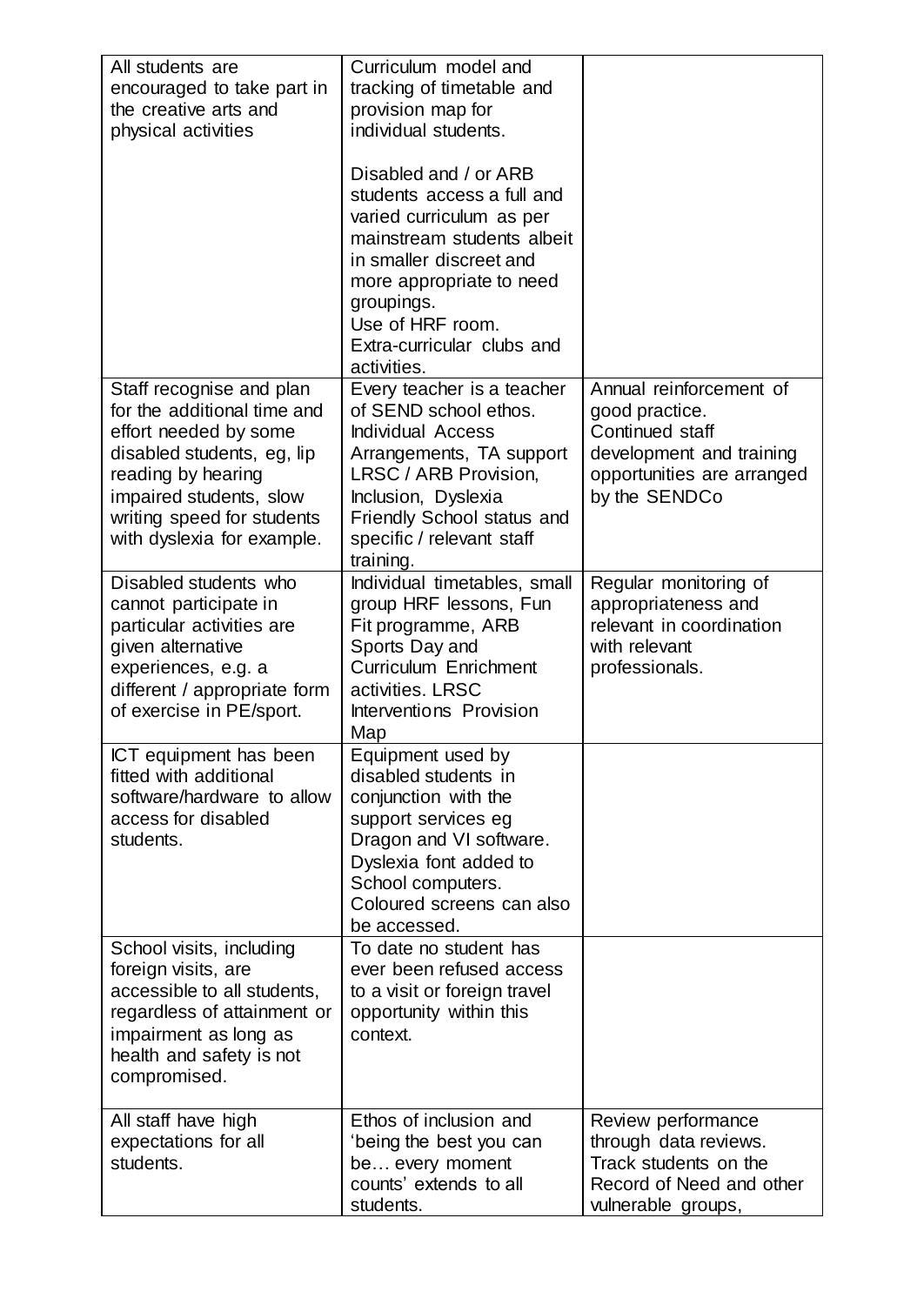|                                                                          |                                                                                                                                                                                                                                                                            | including support and<br>pastoral as appropriate<br>Curriculum teams have<br>been instructed to support<br>and monitor the progress<br>of all vulnerable groups. |
|--------------------------------------------------------------------------|----------------------------------------------------------------------------------------------------------------------------------------------------------------------------------------------------------------------------------------------------------------------------|------------------------------------------------------------------------------------------------------------------------------------------------------------------|
| All staff strive to remove<br>barriers to learning and<br>participation. | Attendance in line with<br>national<br>Ofsted reports<br>LA monitoring reports<br><b>IDSR</b><br>ASP data<br>Student feedback<br>Parent surveys<br>Extra-curricular<br>involvement<br><b>Lesson Observations</b><br>Attendance at lunchtime<br>and after school activities |                                                                                                                                                                  |

## **Access to Information, advice and guidance**

| <b>Statement</b>                                                                                                                                                                                                                                                                          | <b>Evidence</b>                                                                                                                                                                                                  | <b>Action Required</b>                                                                                                                                                                                 |
|-------------------------------------------------------------------------------------------------------------------------------------------------------------------------------------------------------------------------------------------------------------------------------------------|------------------------------------------------------------------------------------------------------------------------------------------------------------------------------------------------------------------|--------------------------------------------------------------------------------------------------------------------------------------------------------------------------------------------------------|
| Staff are familiar with<br>technology and practices<br>to assist students, parents<br>and carers with<br>disabilities, eg, positioning<br>when talking to a hearing<br>impaired learner.                                                                                                  | <b>INSET</b> record of training<br>and individualised plans for<br>specific students.<br>Range of methods in which<br>parents can access<br>information from the school.                                         | Continue to highlight<br>students and parents with<br>particular needs.<br>Encourage individual<br>students to take more<br>responsibility for this as<br>they develop. Refer to<br>PDAS team / AAC as |
| All written communication<br>follows an agreed house<br>style using an appropriate<br>font and size, eg,<br><b>Arial/Comic Sans Serif</b><br>size 12 or larger on buff<br>paper where necessary.                                                                                          | CommunicationsSpecified<br>staff offer support to the<br>families of EAL students as<br>required.<br>Dyslexia boxes available in<br>every classroom.<br>Web based and hard copy<br>information available to all. | required.                                                                                                                                                                                              |
| The school liaises with LA<br>support services and other<br>agencies to provide<br>information in simple,<br>clear language, symbols,<br>large print, on audiotape<br>or in Braille for<br>students/parents and<br>carers who may have<br>difficulty with the standard<br>printed format. | Clear procedures in place<br>for students and support<br>where possible in<br>communication is provided<br>to families through Student<br>Support.                                                               | Continue to meet / refer<br>individual needs to be<br>met when necessary.                                                                                                                              |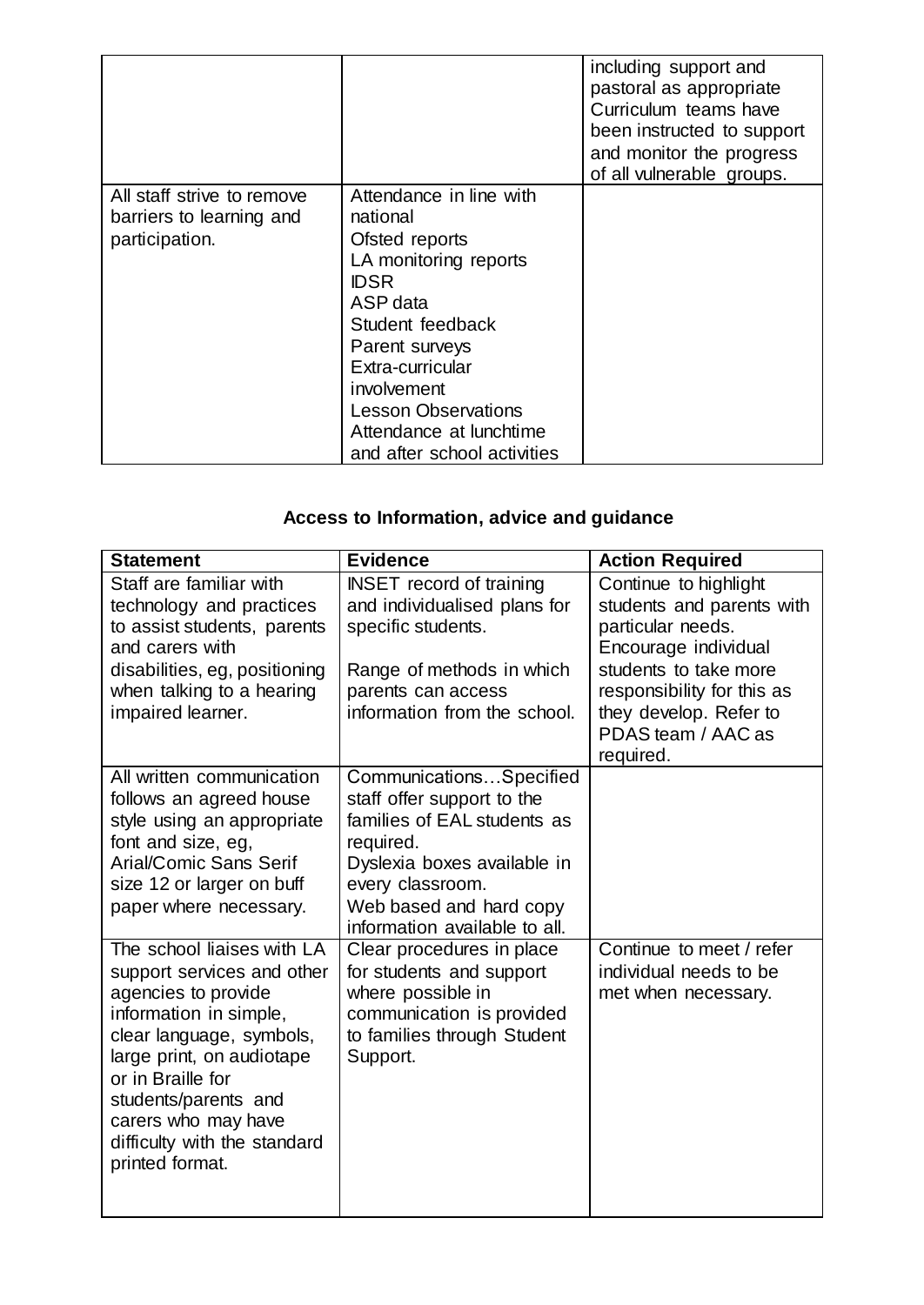| The school ensures that<br>both in lessons and<br>parents meetings,<br>information is presented in<br>a user-friendly way, eg, by<br>reading aloud, using<br>overhead<br>projectors/Powerpoint | Lesson observations and<br>parental feedback |  |
|------------------------------------------------------------------------------------------------------------------------------------------------------------------------------------------------|----------------------------------------------|--|
| presentations etc                                                                                                                                                                              |                                              |  |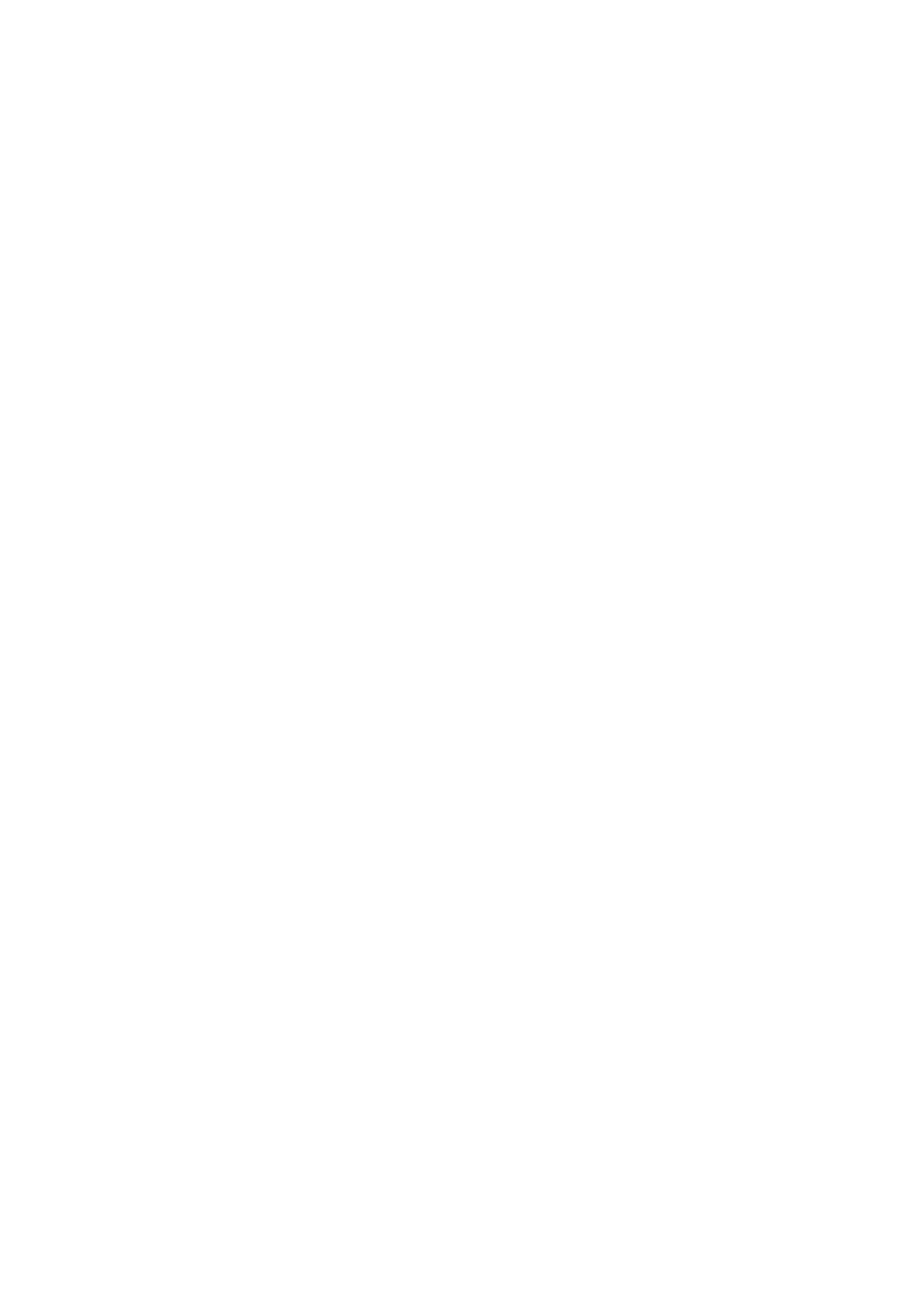## **Improving the Physical Access**

|                      | <b>Targets</b>                                             | <b>Action Required</b>                                        | <b>Outcome</b>                        | Time<br>frame     | Goal<br><b>Achieved</b>       |
|----------------------|------------------------------------------------------------|---------------------------------------------------------------|---------------------------------------|-------------------|-------------------------------|
| <b>Short</b><br>Term | Re-site the ARB<br>ensuring all facilities<br>are in place | County and PFI<br>Team are in the<br>process of doing<br>this | New ARB<br>and facilities<br>in place | September<br>2013 | Achieved<br>September<br>2013 |

## **Improving the Curriculum Access**

|               | <b>Targets</b>                                                                                                                                                                                                                         | <b>Action Required</b>                                                                                                                                        | <b>Outcome</b>                                                                                                         | <b>Time frame</b>                                                                             | Goal<br><b>Achieved</b>                                                 |
|---------------|----------------------------------------------------------------------------------------------------------------------------------------------------------------------------------------------------------------------------------------|---------------------------------------------------------------------------------------------------------------------------------------------------------------|------------------------------------------------------------------------------------------------------------------------|-----------------------------------------------------------------------------------------------|-------------------------------------------------------------------------|
| Short<br>Term | All teachers and TAs<br>have the necessary<br>training to teach and<br>support students with<br>a range of Special<br>educational needs<br>and disabilities.                                                                           | Ensure that there is<br>a rolling<br>programme of<br>specific training<br>each year to<br>support staff and<br>students.                                      | <b>Staff</b><br>training<br>undertaken<br>that is<br>appropriate<br>to the needs<br>of our<br>students                 | On-going                                                                                      | Yes via<br>continual /<br>as required<br>staff<br>training<br>programme |
| Short<br>Term | Classrooms are<br>optimally organised<br>for disabled students<br>and all students to<br>achieve.                                                                                                                                      | Continue to<br>respond to<br>monitoring and<br>evaluation<br>processes,<br>ensuring that<br>individual needs<br>are regularly<br>highlighted.                 | Appropriate<br>classroom<br>organisation<br>so that<br>students<br>achieve<br>their<br>potential.                      | On-going<br>and<br>regularly<br>reviewed<br>dependent<br>on need at<br>the time.              |                                                                         |
| Short<br>Term | Lessons provide<br>opportunities for all<br>students to achieve<br>i.e. are differentiated<br>and include work to<br>be done by<br>individuals, pairs,<br>small groups and the<br>whole class as<br>appropriate.                       | Continue whole<br>school monitoring<br>and evaluation of<br>teaching and<br>learning.                                                                         |                                                                                                                        | Continuous<br>/ Termly as<br>part of<br>teaching<br>and<br>learning<br>monitoring<br>schedule |                                                                         |
| Short<br>Term | Staff recognise and<br>plan for the additional<br>time and effort<br>needed by some<br>disabled students,<br>e.g., lip reading by<br>hearing impaired<br>students, slow writing<br>speed for students<br>with dyslexia for<br>example. | Annual<br>reinforcement of<br>good practice.<br>Annual training<br><b>Termly SEND</b><br>department<br>representative<br>meetings.<br><b>EAA</b> arrangements | <b>Students</b><br>are fully<br>supported<br>by all<br>teaching<br>staff.<br>Teaching<br>staff<br>supported<br>by SEND | On-going                                                                                      |                                                                         |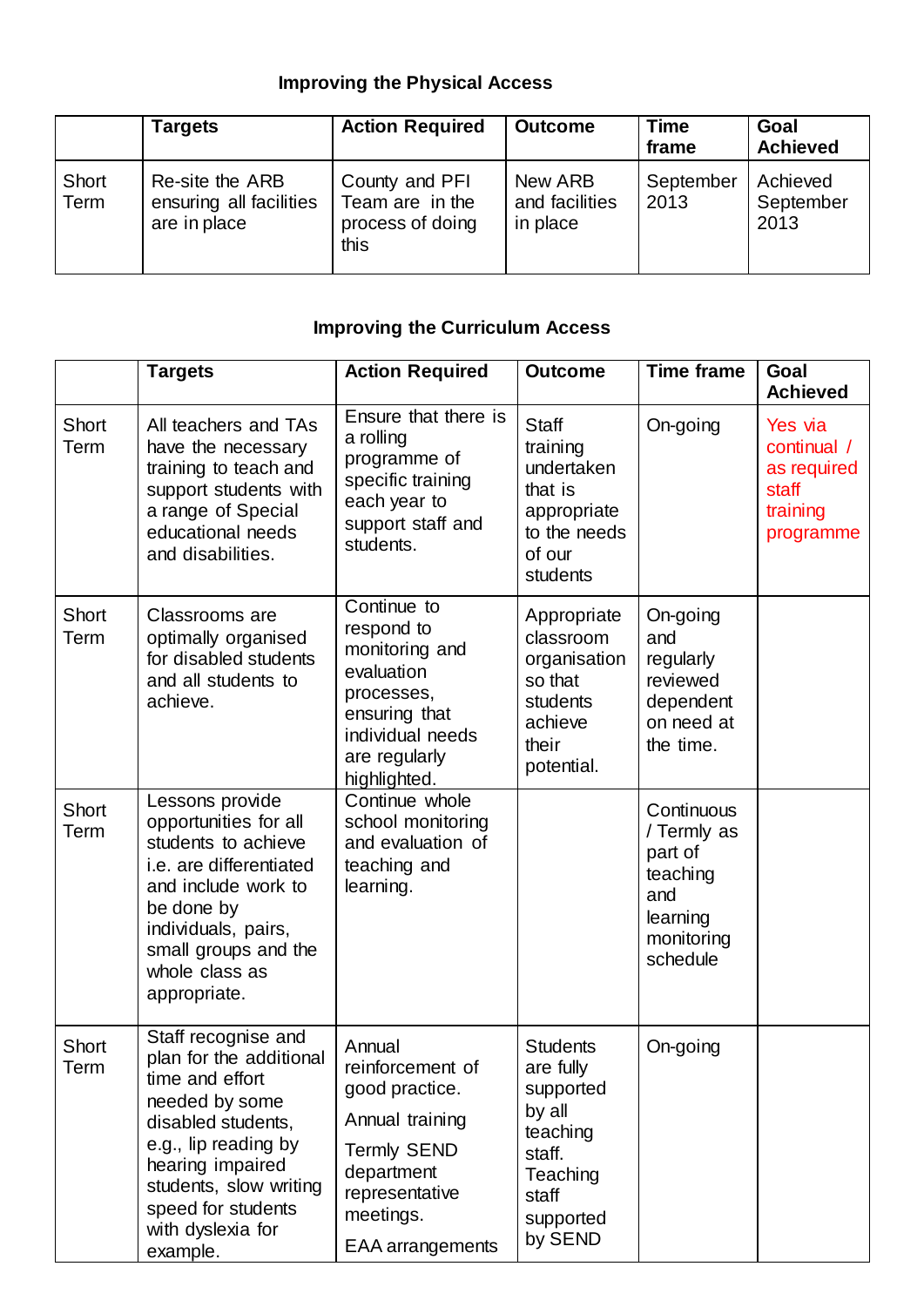|                |                                                                                                                                                                            | and testing                                                                                                                                                                                                                                                                                                                | team and<br>external<br>agencies as<br>appropriate.                                                           |                                                       |  |
|----------------|----------------------------------------------------------------------------------------------------------------------------------------------------------------------------|----------------------------------------------------------------------------------------------------------------------------------------------------------------------------------------------------------------------------------------------------------------------------------------------------------------------------|---------------------------------------------------------------------------------------------------------------|-------------------------------------------------------|--|
| Short<br>Term  | <b>Disabled students</b><br>who cannot<br>participate in<br>particular activities<br>are given alternative<br>experiences, e.g.<br>some forms of<br>exercises in PE/sport. | <b>Annual Provision</b><br>Map monitoring.<br>Individual<br>timetables, small<br>group HRF<br>lessons, Fun Fit<br>programme, ARB<br>Sports Day and<br>Curriculum<br>Enrichment<br>activities. Bespoke<br>sessions for<br>individuals based in<br>need.                                                                     | <b>Students</b><br>engaged in<br>and<br>benefitting<br>from a<br>variety of<br>activities                     | Termly                                                |  |
| Medium<br>Term | <b>ICT</b> equipment has<br>been fitted with<br>additional<br>software/hardware to<br>allow access for<br>disabled students.                                               | Continue to use<br>and review ICT<br>equipment used by<br>disabled students<br>in conjunction with<br>the support<br>services e.g.<br>Dragon and VI<br>software.<br>Dyslexia font added<br>to School<br>computers.<br><b>Coloured screens</b><br>can also be<br>accessed.<br>Review of efficacy<br>of hand-held<br>devices | Equipment<br>is<br>appropriate<br>for need<br>due to<br>regular<br>reviews.                                   | Yearly and<br>on and<br>individual<br>needs<br>basis. |  |
| Short<br>Term  | All staff have high<br>expectations for all<br>students.<br>Be the best you can<br>be, every moment<br>counts"                                                             | <b>Review</b><br>performance<br>through data<br>reviews. Track<br>students on the<br><b>Record of Need</b><br>and other<br>vulnerable groups.<br>All staff and<br>curriculum teams<br>have been<br>instructed to<br>support and<br>monitor the<br>progress of all<br>vulnerable groups.                                    | <b>Student</b><br>attainment<br>is at least in<br>line with<br>national.<br>Individual<br>student<br>success. | On-going /<br>Termly                                  |  |